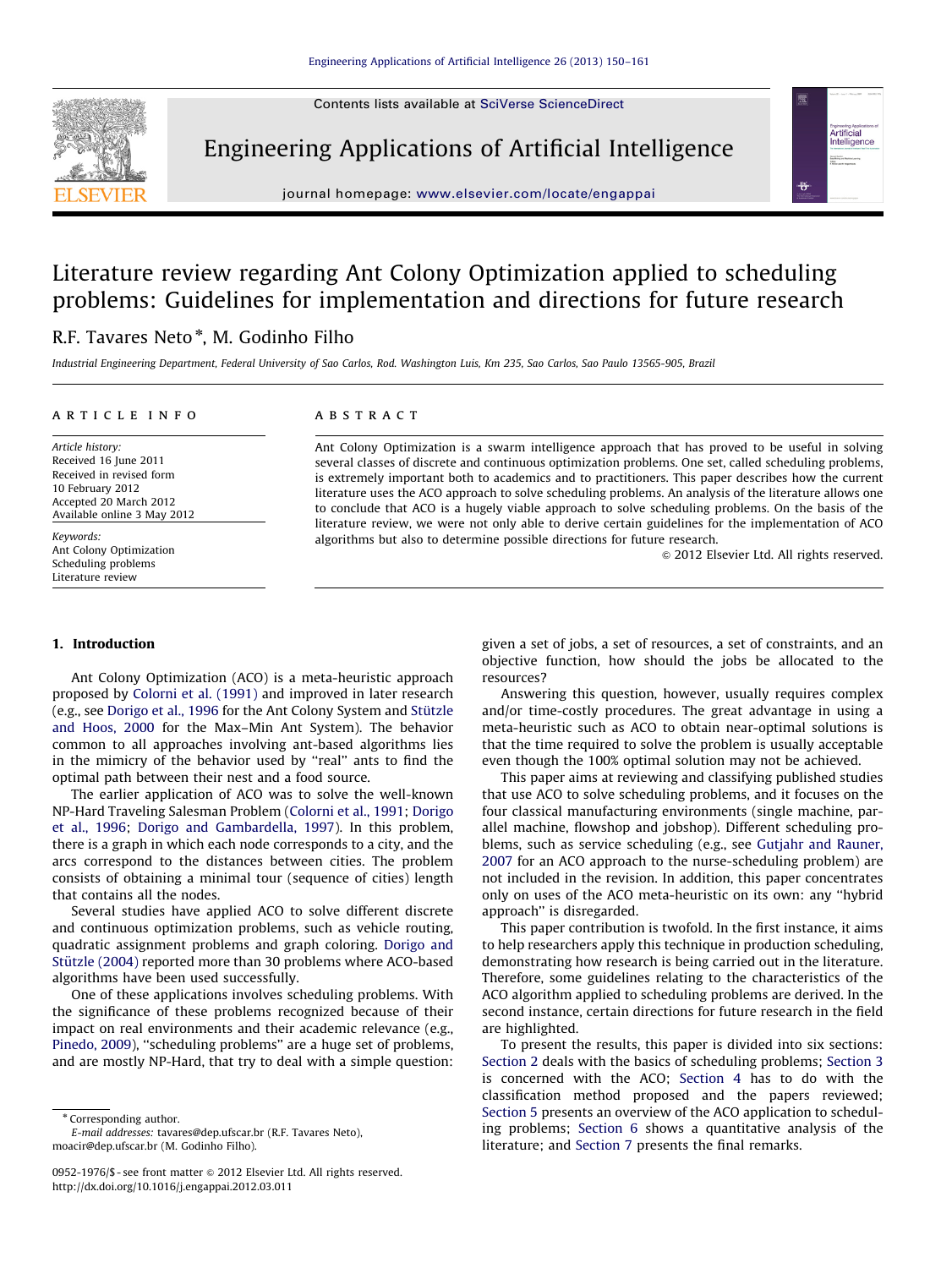#### <span id="page-1-0"></span>2. Scheduling problems

Scheduling problems are devoted to allocating tasks to resources [\(Baker, 1943](#page--1-0)). Scheduling theory contains an almost unlimited set of problems [\(Brucker, 2007\)](#page--1-0). In this paper, according to the current literature, scheduling problems are characterized by three main attributes: (i) the manufacturing environment, (ii) the constraints, and (iii) the objective function. By understanding these three attributes, it is possible to use the scheduling problem classification scheme proposed by [Graham et al. \(1979\).](#page--1-0) The authors state that it is possible to represent a scheduling problem using the notation  $\alpha/\beta/\gamma$ , where  $\alpha$  represents the manufacturing environment,  $\beta$  represents the constraints and  $\gamma$ represents the objective function. This section is devoted to presenting certain values of these three components that will be used in the following sections.

#### 2.1. Manufacturing environments

The first question that arises in describing a scheduling problem has to do with production flow. [Graham et al. \(1979\)](#page--1-0) described four main categories of scheduling problems as follows:

- (i) A single machine environment ( $\alpha = 1$ ), where all the jobs must be processed by a single machine;
- (ii) A parallel machine environment, where all the jobs must be processed by just one machine. The machines in this environment can be identical ( $\alpha = P_m$ ), uniform ( $\alpha = Q_m$ ) or unrelated ( $\alpha = R_m$ ). Here *m* represents the number of machines;
- (iii) A flowshop environment ( $\alpha = F_m$ ), where each task contains a set of operations that must be performed on specific machines; each task uses the same sequence of resources, and m represents the number of stages in the production flow;
- (iv) A job shop environment ( $\alpha = J_m$ ), where each task contains a set of operations that must be performed on specific machines. In this case, each task contains its own production flow and, as with the flowshop, m represents the number of stages in the production flow.

This paper uses the notation  $\alpha = M_m$ . Following [Li et al. \(2009\),](#page--1-0) this notation is used to indicate a manufacturing environment with parallel machines that allow the execution of batches.

#### 2.2. Constraints

Practitioners usually find themselves bound by specific characteristics of the target scheduling problem. These constraints can be, for example, related to the sequence (e.g., when  $\beta = \text{prmu}$ , the job assignment sequence of a flowshop environment is the same throughout the production flow), or to a maximum budget that can be used to outsource some jobs (when  $\beta$  = Budget). Table 1 shows the constraints adopted by this paper.

#### 2.3. Common objective functions

There are several performance measures used to describe scheduling problems. Although a description of all of these performance measures is beyond the scope of this paper, some must be defined. Hence, let us use a set of *n* jobs  $J_i$ ,  $i \in n$  released at  $r_i$  with processing time  $p_i$  and due date  $d_i$ . For any sequence, it is straightforward to calculate certain indicators, as follows:

- (i) The completion time of a job  $J_i$  ( $C_i = t_0 + p_i$ ),  $t_0$  is the start time of  $J_i$ ;
- (ii) The *lateness* of a job  $J_i$  ( $L_i = d_i C_i$ );

#### Table 1

Symbols used to describe scheduling problems presented in this paper.

| <b>Symbol</b><br>(position)  | <b>Meaning</b>                                                                |
|------------------------------|-------------------------------------------------------------------------------|
| $1(\alpha)$                  | Single machine manufacturing environment                                      |
| $P_m(\alpha)$                | Identical parallel machine manufacturing environment                          |
| $O_m(\alpha)$                | Uniform parallel machine manufacturing environment                            |
| $R_m(\alpha)$                | Unrelated parallel machine manufacturing environment                          |
| $F_m(\alpha)$                | Flowshop manufacturing environment                                            |
| $J_{n,m}(\alpha)$            | Jobshop manufacturing environment                                             |
| $r_i(\beta)$                 | Indicate a set of tasks with different release dates                          |
| batch $(\beta)$              | Indicate the possibility of generate production batches                       |
| incompatible( $\beta$ )      | Indicate that exists tasks that cannot belong to the same<br>processing batch |
| $s_{ii}(\beta)$              | Sequence dependent setup                                                      |
| rush( $\beta$ )              | Rush orders                                                                   |
| $prmu(\beta)$                | Used to describe a permutational flowshop environment                         |
| $Q_i(\gamma)$                | Oual-run-time                                                                 |
| window( $\beta$ )            | Indicate the jobs contains lower and upper bounds of $C_i$                    |
| $A_{ii}(\beta)$              | Indicate that some jobs are known only after the sequence is<br>processing    |
| $nwt(\beta)$                 | Indicates a no-wait constraint                                                |
| $\sum C_i(\gamma)$           | Sum of the completion time of all tasks                                       |
| $\sum T_i(\gamma)$           | Sum of tardiness of all tasks                                                 |
| $\sum w_i \cdot T_i(\gamma)$ | Sum of weighted tardiness of all tasks                                        |
| $\sum F_i(\gamma)$           | Sum of the flowtimes of all tasks                                             |
| $CTV(\gamma)$                | Completion time variance                                                      |
| M or $C_{\max(\gamma)}$      | Makespan of a sequence                                                        |
| $idle(\gamma)$               | Indicates the idle time of all machines                                       |
| $T_{\text{max}}(\gamma)$     | Maximum tardiness                                                             |
| $OC(\gamma)$                 | Total outsource cost                                                          |
| Budget( $\beta$ )            | Maximum value of OC                                                           |
| $\alpha, \delta(\gamma)$     | Constants used to balance the fitness function                                |

(iii) The earliness of a job  $J_i$  ( $E_i = max\{d_i - C_i, 0\}$ );

(iv) The tardiness of a job  $J_i$  ( $T_i = \max\{C_i-d_i, 0\}$ );

(v) The makespan of the sequenced jobs  $(M = max{C_i})$ .

Table 1 shows all the terms used to describe the objective functions of the scheduling problems presented in this paper.

#### 2.4. A simple example

This section shows a simple example of a scheduling problem. Let  $S_0$  be a set of four jobs to be sequenced in a single machine environment. These four jobs are described in [Table 2.](#page--1-0) In this table, column *i* indicates the job index; column  $p_i$  indicates the processing time of the job; and  $d_i$  indicates the due dates. These tasks can be sequenced according a large number of rules, generating different values for the performance measures. For example, [Table 3](#page--1-0) presents the completion time  $C_i$  and the tardiness  $T_i$  for each job, using the First In First Out (FIFO) rule. [Table 4](#page--1-0) presents the same performance measure ordering the jobs by their due dates (rule EDD—Earliest Due Date).

The goal of scheduling algorithms is to enhance (by maximizing or minimizing) the value of a certain performance measure. One notes in the presented example that the maximum tardiness of the jobs ordered by EDD is smaller than the maximum tardiness obtained by the FIFO rule.

To achieve this goal with small-size problems, the solution is straightforward: simply test all possibilities relating to each possible job sequence. However, when the problem size increases, different strategies must be used, due to the prohibitive computational time involved.

In the following section, the ACO algorithm will be presented. This algorithm has been used to solve scheduling problems, generating satisfactory results in a affordable computational time.